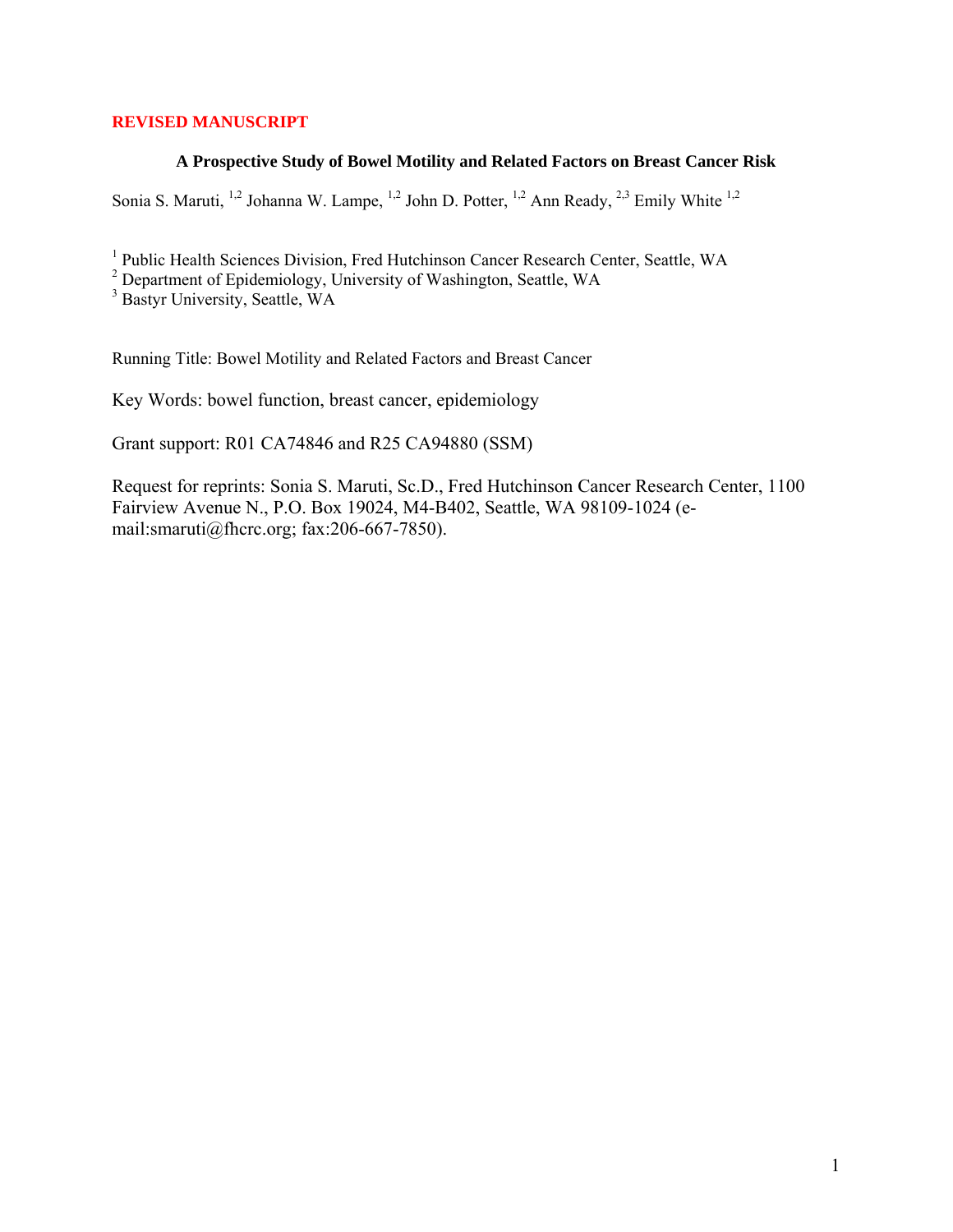### ABSTRACT

Background: Estrogen is an established risk factor for breast cancer. Greater bowel motility has been associated with increased estrogen excretion and lower serum estrogen levels, suggesting it may influence breast cancer risk. However, only one other epidemiologic study thus far, to our knowledge, has examined the relation between bowel motility and breast cancer risk.

Methods: We prospectively examined whether bowel motility, measured by self-reported frequency of bowel movements, and related factors (constipation, laxative use, water consumption, and dietary fiber intake) were associated with incidence of breast cancer among 28,586 postmenopausal women, aged 50-76, in the Vitamins And Lifestyle (VITAL) study. Cox proportional hazards models were used to estimate multivariate-adjusted relative risks (RR) and 95% confidence intervals (CI). From 2000-2005, 507 incident invasive breast cancers among the cohort were identified.

Results: Women with very frequent  $(≥ 3/day)$  bowel movements had a 46% decreased risk compared to  $1$ /day women (RR = 0.54, 95% CI = 0.31 to 0.92), but the test for linear trend was not significant ( $P_{\text{trend}}$ =0.41). Constipation was nonsigificantly associated with increased risk (RR = 1.30 for  $\geq$ 1/week versus  $\leq 1$ /year, 95% CI = 0.87 to 1.95). No statistically significant associations were observed for the other study exposures: 10-year chemical laxative use, 10-year use of fiber laxatives, water consumption, and dietary fiber intake.

Conclusion: This study adds limited support to the hypothesis that increased bowel motility lowers breast cancer risk.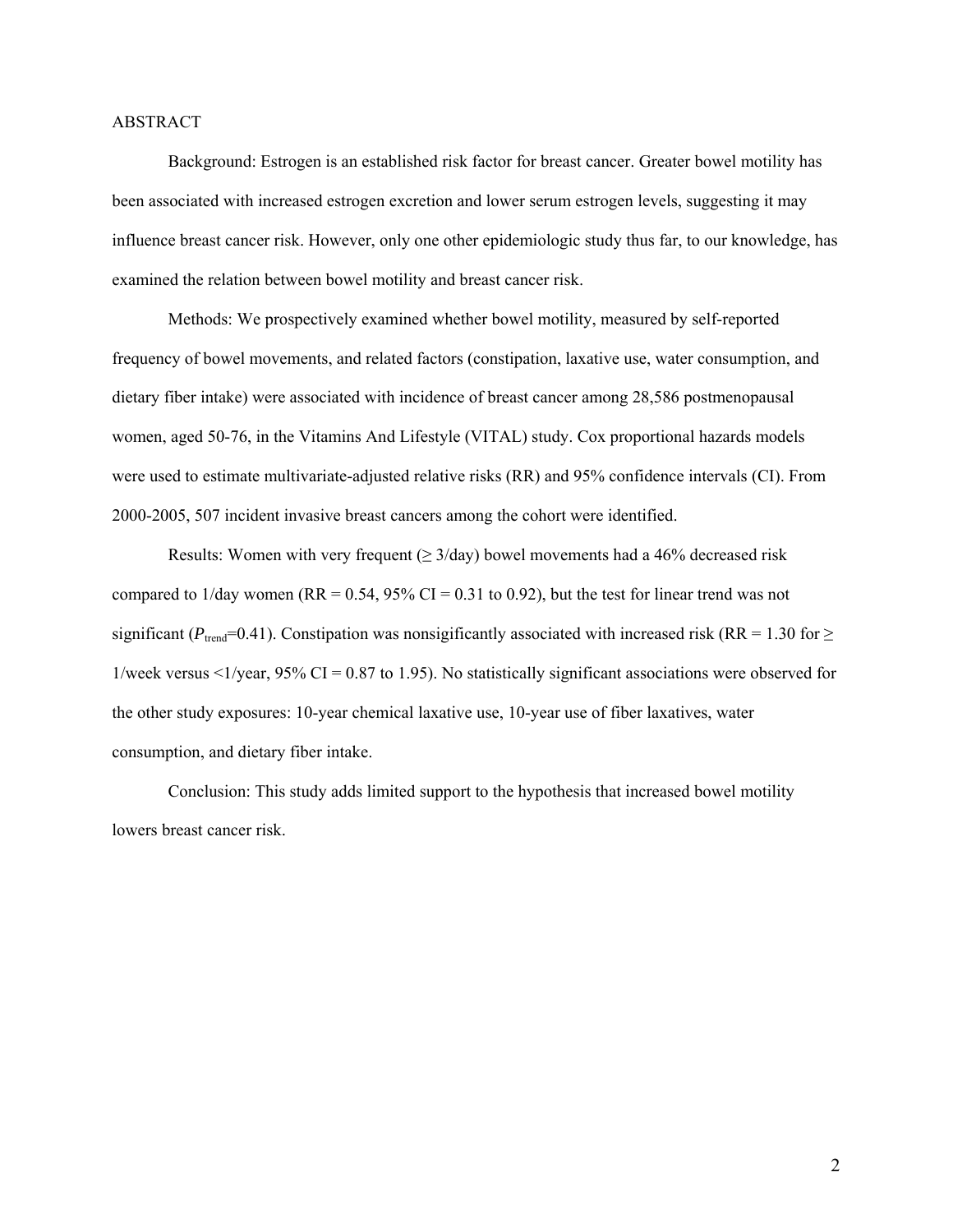## **Introduction**

Estrogen is strongly implicated in breast cancer etiology (1), and exposures that increase estrogen excretion may plausibly decrease breast cancer risk. Estrogen is mainly metabolized in the liver, where glucuronidation and sulfation make estrogen more water-soluble for excretion via urine and the stool from bile (2). Bile contains approximately 50% of all estrogen metabolites produced and, although most of the estrogen is reabsorbed via enterohepatic circulation, about 7% of estrogen is excreted (3).

Experimental studies suggest that greater bowel motility lowers estrogen levels (4, 5) potentially enough to reduce risk. However, only one other epidemiologic study, to our knowledge, has examined bowel motility and breast cancer risk, and results were inconclusive, with less than 130 cases (6). We, thus, prospectively examined whether bowel motility, measured by frequency of bowel movements, and related factors (constipation, laxative use, water consumption, and dietary fiber intake) were associated with incidence of postmenopausal breast cancer.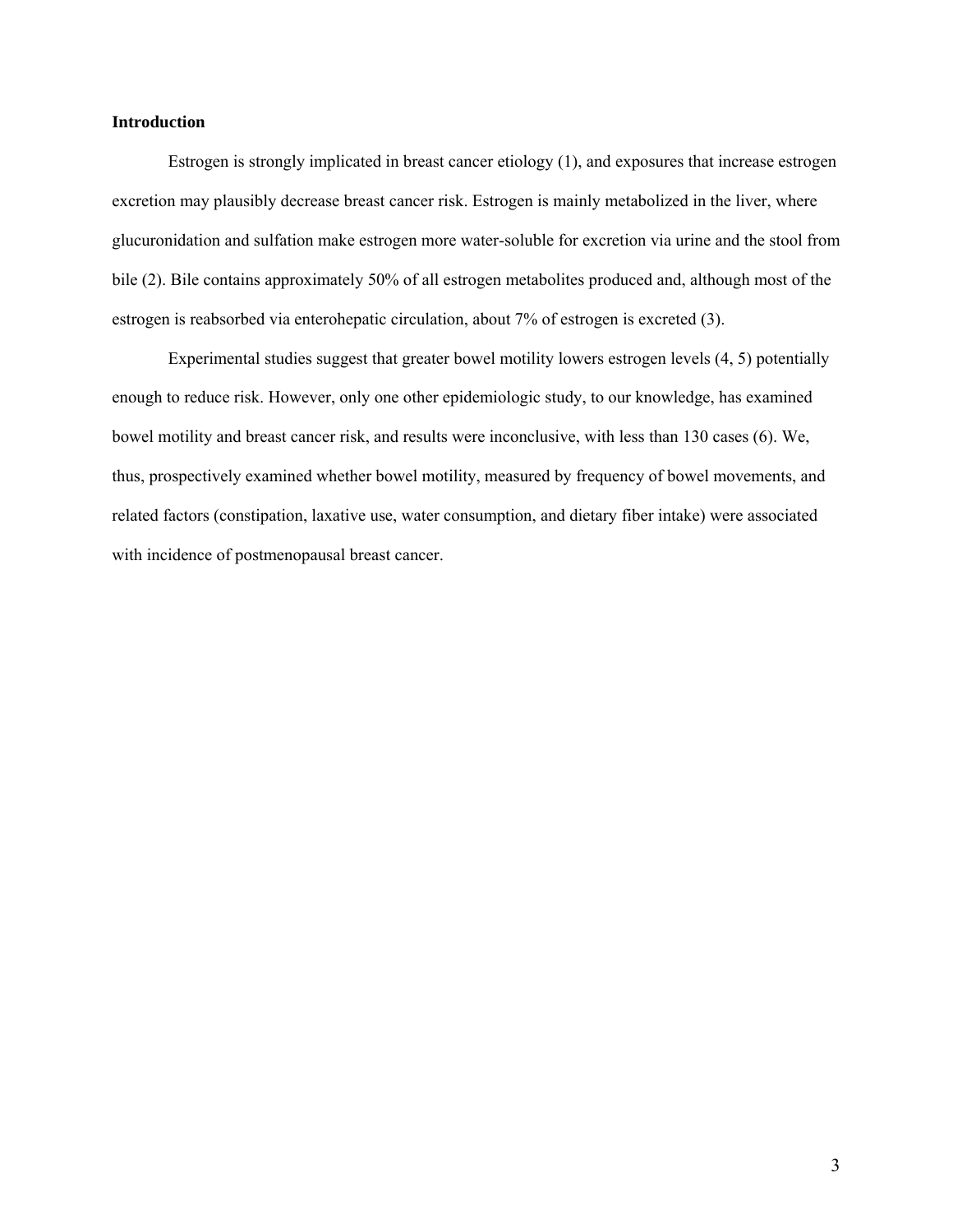#### **Methods**

### Study Population

Participants were women in the Vitamins and Lifestyle (VITAL) cohort study. VITAL was initiated between 2000-2002, when 37,382 men and 40,337 women, aged 50-76 years and living in western Washington State, answered a 24-page self-administered questionnaire about their health history and cancer risk factors (7).

Women were excluded if they had, at baseline, a history of breast cancer (n=3,164), were premenopausal or had missing menopausal status ( $n=1921$ ), never had a period ( $n=22$ ), or had missing mammography data (n=75). Women were considered postmenopausal if they reported a natural menopause, had ever used postmenopausal hormones (PMH) for at least a year, had bilateral oophorectomy with or without hysterectomy, or were 60 years or older at baseline. Age at menopause was assigned as the age menstrual periods ended naturally or by bilateral oophorectomy or age at first use of PMH, whichever came first. Women who reported hysterectomy without bilateral oophorectomy were considered to be postmenopausal if they were over age 55 or had ever used PMH; otherwise, their menopausal status was unknown. For those women, age at menopause was considered to be the age they first used PMH , otherwise it was set to missing.

We additionally excluded women who reported conditions known to seriously affect bowel functioning: stomach cancer ( $n=25$ ), colorectal cancer ( $n=409$ ), pancreatitis ( $n=347$ ), ulcerative colitis or Crohn's disease (n=540), removal of gallbladder (n=5,092), or gastrointestinal procedures (n=15) (e.g. intestinal bypass, ileum resection, etc.). During follow-up, 141 women subsequently diagnosed with *in situ* breast cancer were also excluded. Thus, 28,586 postmenopausal women remained.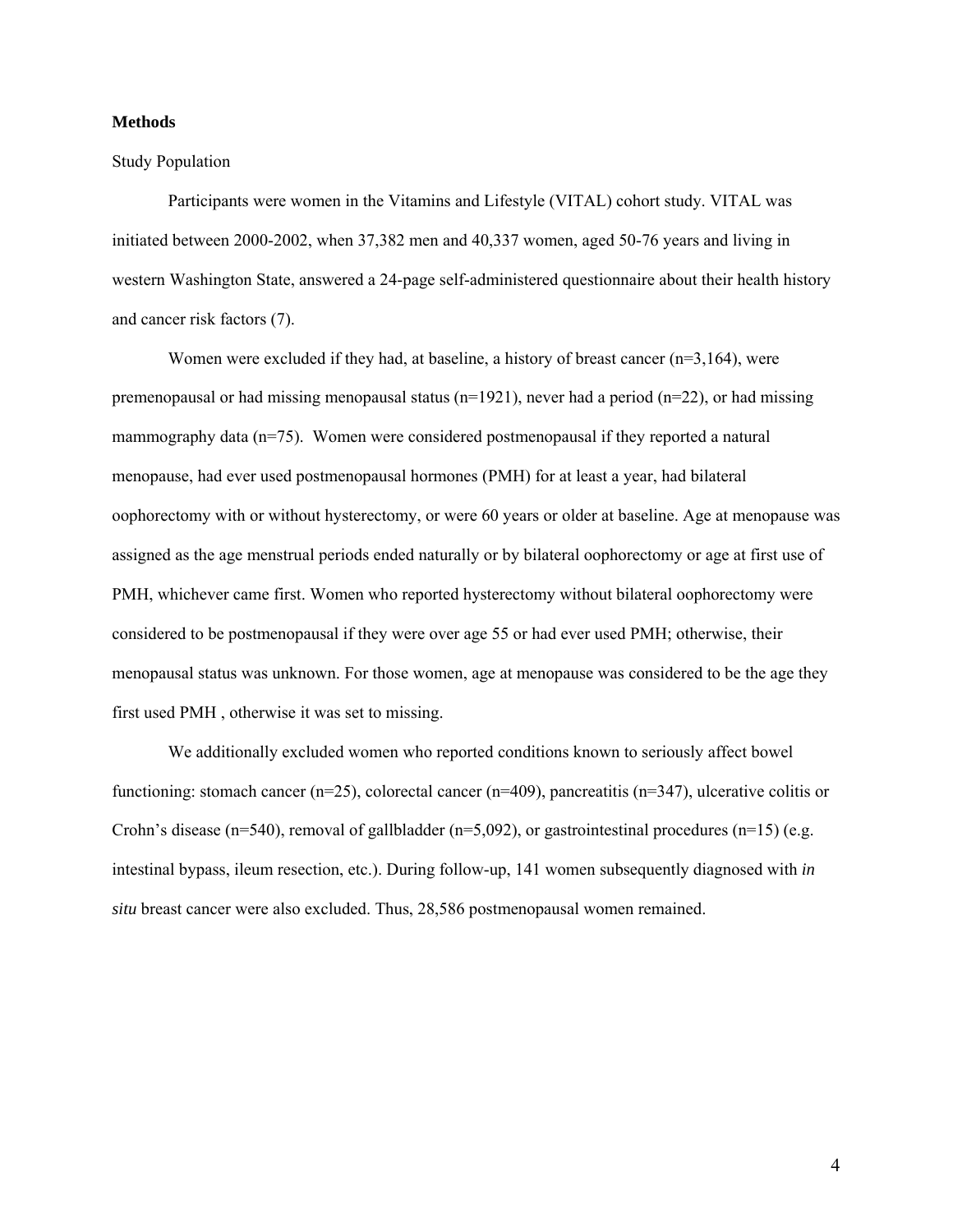Baseline Questionnaire

Participants were asked "how often do you usually have a bowel movement?"; the choices were <1 /week, 2-4/week, 5-6/week, 1/day, 2/day and ≥3 /day. For constipation, participants indicated how often they felt sufficiently constipated over the past 10 years to need some intervention (i.e., laxative, enema, or prunes). The five choices ranged from  $\lt 1$ /year to  $\geq 1$ /week. We further queried women about their 10-year use of chemical laxatives (i.e., Ex –lax, Correctol, milk of magnesia), with responses ranging from  $\leq$  1/week. For laxatives containing fiber (i.e., Metamucil, Citrucel, FiberCon, or Fiberall), we calculated 10-year average use by multiplying years of use with days/week and dividing by 10 years.

A food frequency questionnaire (FFQ), adapted from the Women's Health Initiative and other studies (8-10),was used to ascertain intakes of water, dietary fiber, and other nutrients (including alcohol). Participants reported their usual frequency and portion size of 120 foods and beverages consumed during the previous year. Total water intake represented consumption from tap/bottle plus estimated water content from foods/beverages. We used the nutrient database, Minnesota Nutrient Data System for Research (University of Minnesota's Nutrition Coordinating Center, Minneapolis, MN), to obtain estimated nutrient intakes (11). Participants were excluded from nutrient analyses if they left a FFQ page blank or if their reported total energy intake was  $\leq 600$  kcal or  $\geq 4000$  (n=3001).

The 3-month test-retest reliability (12) of our exposures was examined among 75 VITAL women. Kappa coefficients were 0.67 for bowel movement frequency, 0.76 for constipation, 0.72 for chemical laxatives, and 0.59 for fiber-containing laxatives. Intraclass correlation coefficients were 0.57 for total water consumption and 0.75 for total dietary fiber intake. Frequency of bowel movements has been negatively correlated with gastrointestinal or colonic transit time, and may be a reasonable proxy of bowel function (13-15).

Previous publications describe baseline assessment and calculation of alcohol intake in the pastyear (16), physical activity (17), BMI (17), fruit and vegetable consumption (18), and multivitamin intake (7). PMH use was computed from questions about prescription estrogen and progestin as pills or patches,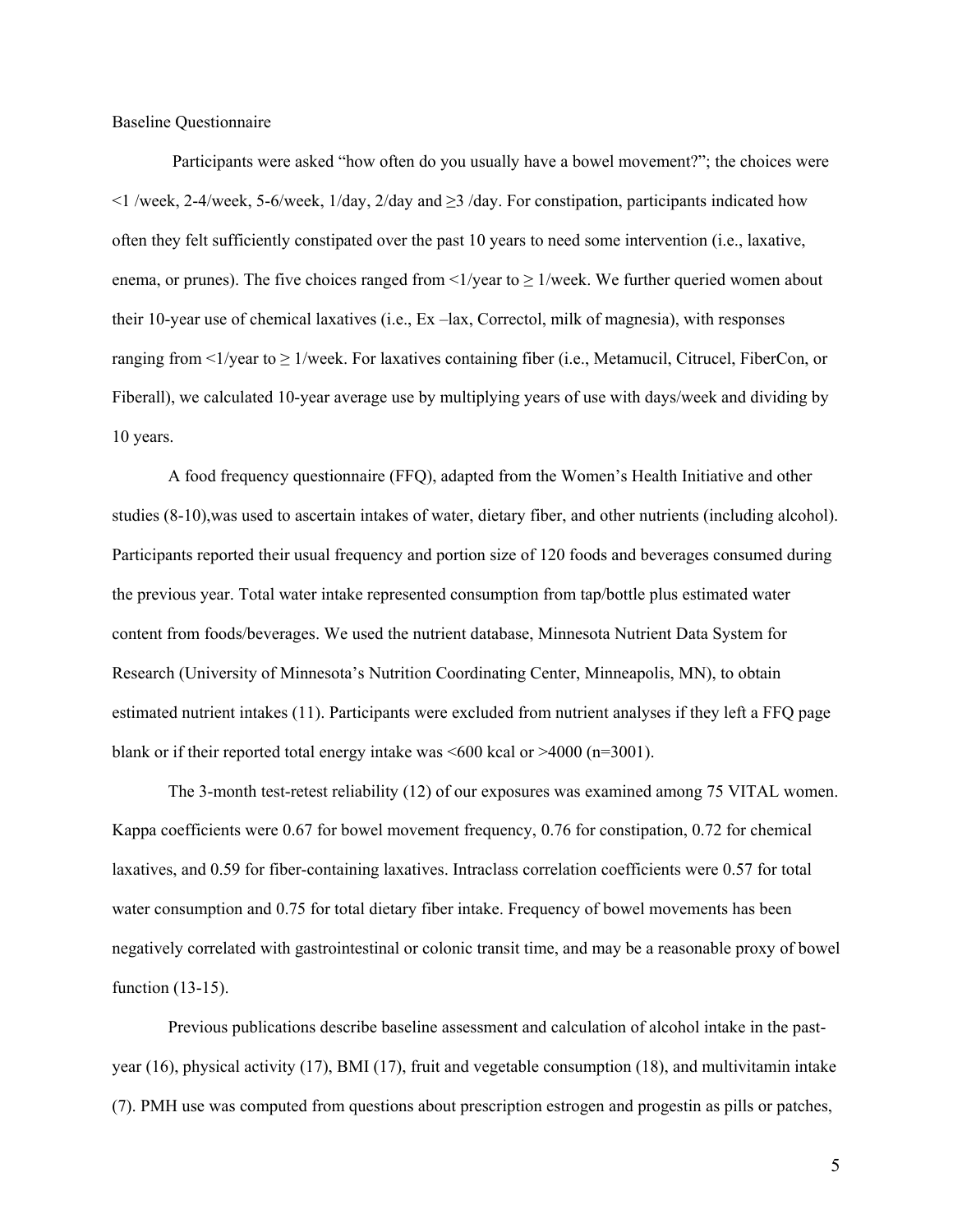excluding oral contraceptives. PMH use for <1 year was considered never use. Total intakes of vitamin C, magnesium, calcium, and iron (which may influence bowel motility (19)) were calculated by adding intakes from dietary sources with averaged 10-year consumption from supplements.

### Outcome

Incident breast cancer cases and information on stage and other tumor characteristics were obtained through annual linkage to the SEER cancer registry (7). Among eligible women, we identified 507 invasive breast cancer cases, diagnosed between October 2000 and December 2005.

#### Statistical Analysis

Cox proportional hazards models were used to estimate age- and multivariate-adjusted relative risks (RR) and 95% confidence intervals (CI) for breast cancer risk. Age was treated as the time variable. Censor date was defined as the earliest date of: withdrawal from the study (0.04%); death (2.7% as ascertained from Washington State death files); move out from 13 county catchment area of the SEER registry (4.3% as identified by linkage to the National Change of Address System or other follow-up procedures); or end of follow-up (December 31, 2005). For the bowel motility exposure, we chose 1/day as the referent because almost half of the women reported this frequency and there were fewer women in the extremes. We adjusted for established risk factors for breast cancer (Table 2, footnote). Further adjustment for intakes of multivitamin in the past 10-years, total energy, fruit and vegetables, vitamin C, magnesium, calcium, and iron did not change results so these factors were not included our final models. Tests for linear trend were performed by modeling exposures ordinally.

To examine effect modification, we collapsed bowel motility into 3 exposure categories and used stratified analyses. Wald tests of the interaction term were used to test for interaction. We tested whether risk estimates by subgroups of hormone-receptor status statistically differed by excluding all non-cases and fitting a multivariate unconditional logistic regression model comparing the two case groups of interest. Analyses were performed using SAS, version 9.1, (SAS Institute Inc., Cary, NC).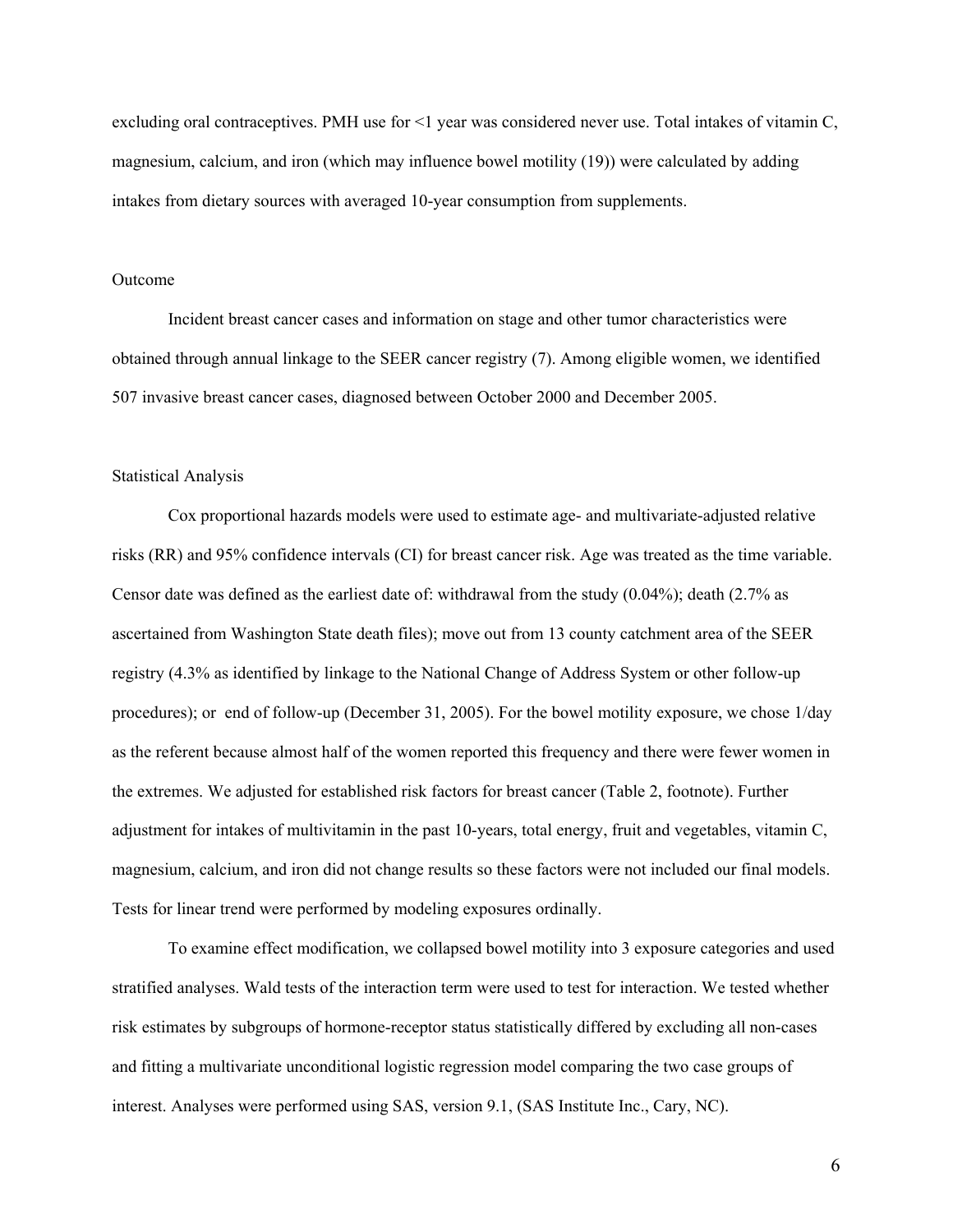### **Results**

Participants were, on average, 61 years (range 50-76). Women with more bowel movements were older, were more likely to have an early age at menarche (<12 years), be nulliparous, have a greater BMI and generally have higher dietary and nutrient intakes (Table 1). Women in the lowest category of bowel movement frequency  $(\leq 4$ /week) were the least physically active. With respect to bowel motility and our other exposures (Table 1), as expected, women with more frequent bowel movements were less likely to be constipated and use chemical laxatives and more likely to consume water. However, we observed no association between bowel frequency and intakes of fiber-containing laxatives or dietary fiber.

Frequent bowel movements ( $\geq 3$ /day) were significantly associated with decreased breast cancer risk compared to once a day (RR =  $0.54$ , 95% CI =  $0.31$ - $0.92$ ), but the test for trend was not statistically significant ( $P$  trend  $= 0.41$ ) (Table 2). If we combined the two less frequent bowel movement groups into the reference group, the RRs were similar (RR=0.57 for  $\geq 3$ /day vs.  $\leq 1$ /day; 95% CI= 0.33-0.97), and there was a significant test for trend across the 3 groups ( $P$  trend  $=0.02$ ). There was a nonsignificant increased breast cancer risk among women with frequent constipation ( $RR = 1.30$  for  $\geq 1$ /week versus  $\langle 1/\gamma$ ear, 95% CI = 0.87-1.95). We did not find associations for the other study exposures (Table 2).

BMI and PMH provide a source of endogenous or exogenous estrogen, respectively. However, we did not observe effect modification of the bowel motility-breast cancer relation by BMI ( $\leq$ 25 kg/m<sup>2</sup>) and  $\geq$  25 kg/m<sup>2</sup>, *P* interaction = 0.91) or PMH use ( $\leq$  4 years and > 4 years, *P* interaction = 0.85 ). Nor did we observe differential effects of bowel motility by estrogen receptor (ER) status (*P* interaction for difference between ER+ versus ER-= 0.78) or progesterone receptor (PR) status (*P* interaction for difference between  $PR+$  versus  $PR- = 0.23$ ).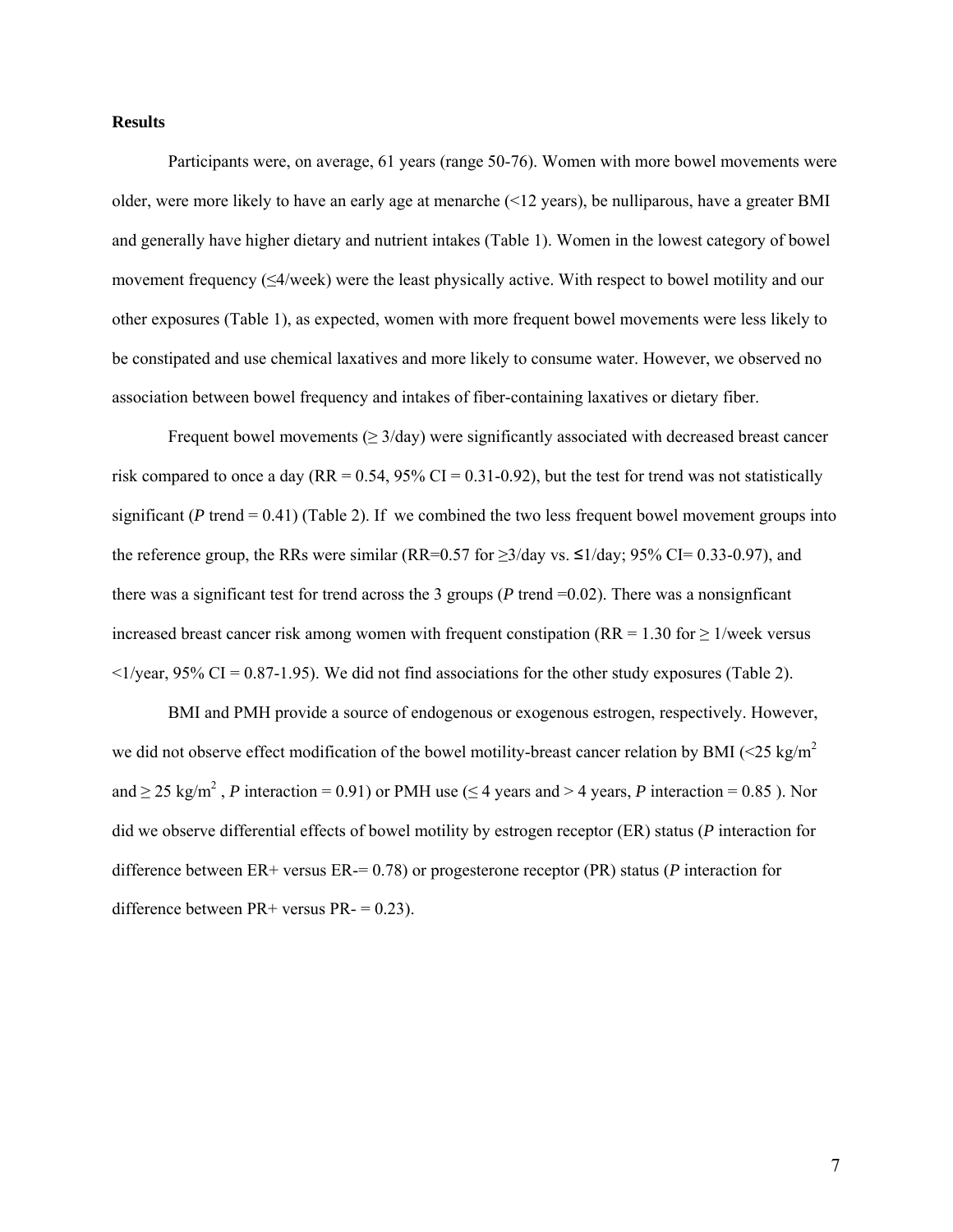#### **Discussion**

This large prospective investigation provides modest support for an association between bowel motility and breast cancer risk. We observed a 46% decrease in breast cancer risk among women reporting very frequent ( $\geq 3$ /day) bowel movements than those reporting 1/day, but no evidence for a linear trend across all five exposure categories. Furthermore, there was a small, statistically nonsignificant 30% increased breast cancer risk among women reporting frequent constipation.

We know of only one study reporting on bowel motility and breast cancer risk (6). NHANES I (6), reported a nonsignificant increase in breast cancer risk for infrequent bowel movements ( $RR = 1.5$  for  $\leq$  4/week versus >1/day, 95% CI = 0.80-2.70) and a borderline statistically significant increased risk for firm stool consistency (RR = 1.8 for firm versus normal,  $95\%$  CI = 1.0 - 3.2). Furthermore, there was a suggestion of a decreased association for diarrhea ( $RR = 0.6$  versus no bowel problems,  $95\%$  CI = 0.2 -1.9). Our results are consistent with these in suggesting some relationship between bowel motility and breast cancer risk. Furthermore, NHANES I, like ours, did not detect an association between laxative use and breast cancer risk but, it had limited power (6). For water consumption, we know of only one hospital-based case-control study (20); it observed a strong inverse association with breast cancer risk  $(RR = 0.21$  for intake of any water versus none, 95% CI = 0.07 - 0.62), however, recall and selection biases were potentially issues. Most cohort investigations have not observed decreased risks for total dietary fiber (reviewed in (21)). Possibly high-fiber intakes ( $\geq$  30 g/d) are relevant, but <5% of our participants met this level*.* 

Experimental and observational data provide compelling biological evidence that frequent bowel motility is associated with increased excretion of estrogen in the stool and lower serum estrogen levels. Diet supplemented with wheat or oat bran, which are generally associated with greater amount of stool excreted, increased fecal estrogen concentrations in animal and human trials (22, 23). In a crossover trial among women, fiber supplementation and separately, senna (a chemical laxative), reduced whole-gut transit time, increased frequency of bowel movements, and improved stool consistency compared to baseline.(4) These treatments also lowered serum estrogen (estrone, non-protein-bound estrone, and/or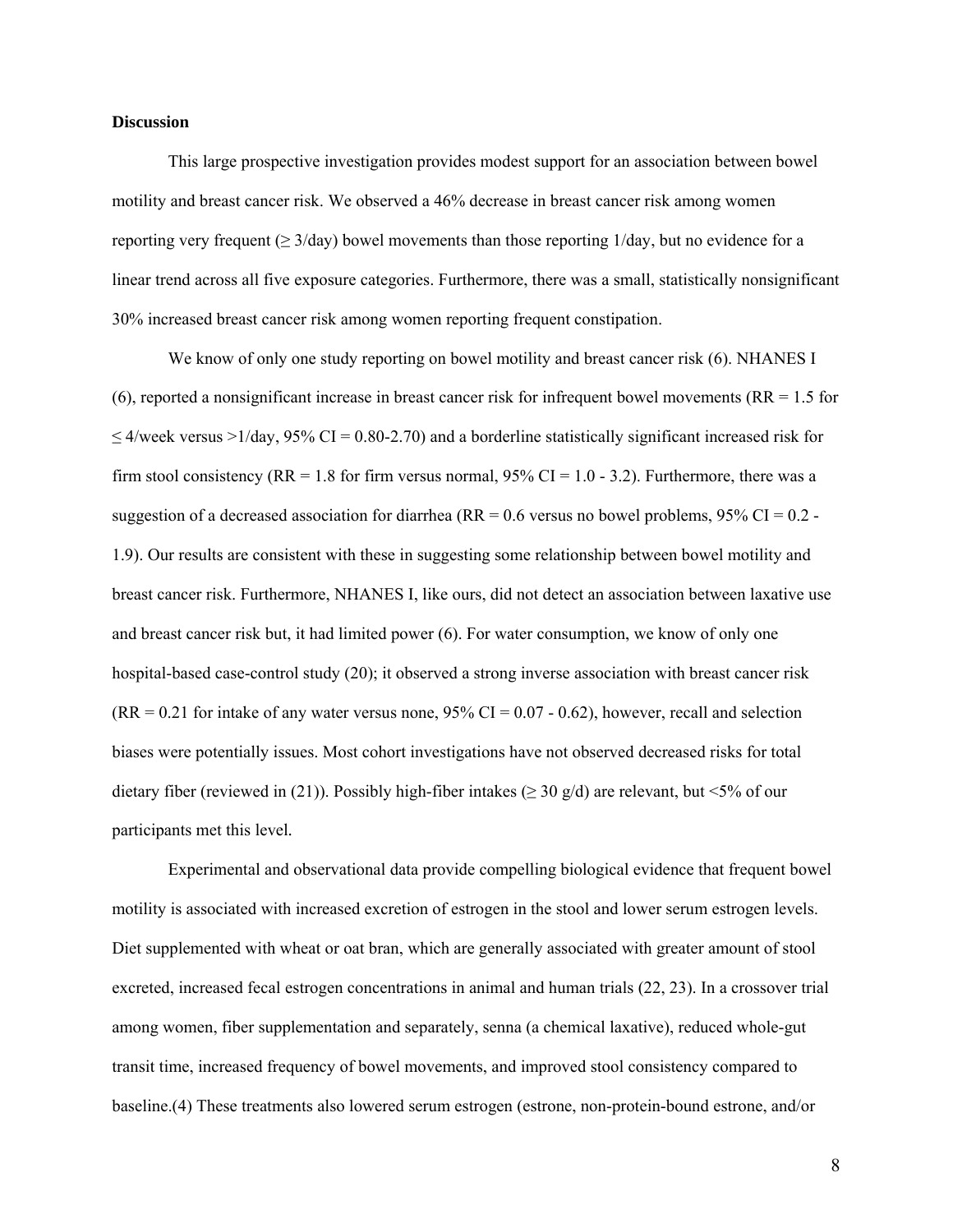estrone sulfate) concentrations  $\sim$ 10% to 18% - magnitudes potentially relevant for breast cancer risk. Women given loperamide, a drug which slows transit, showed no such changes in serum estrogen levels (4). Among observational studies, women with higher stool weight (vegetarians and recent Asian immigrants) tended to have greater fecal estrogen concentrations and lower plasma estrogen levels than those with lower stool weight (24-26). Conversely, severe constipation (decreased bowel motility) has been associated with greater cellular abnormalities in nipple aspirates and among case reports, has been linked with breast abnormalities (27). To date, the most relevant parameter(s) of bowel motility effecting estrogen concentration are unknown.

Strengths of our study include its prospective design, our ability to control for a variety of risk factors for breast cancer, and our exclusion of several medical conditions that can affect bowel motility. Study limitations include use of self-reported exposures. Although our exposures were sufficiently reproducible, nondifferential measurement error would have attenuated associations. More specific measures of bowel function such as gastrointestinal transit time, stool weight, and stool consistency (which have been associated, as discussed above, with changes in estrogen levels) and of functional constipation would improve the ability to understand the effect of bowel function on breast cancer risk. In addition, case numbers in the highest non-dietary exposure categories in this study were small, limiting our power.

In conclusion, our limited results, in conjunction with previous mechanistic evidence and one epidemiologic study, provide some support to the hypothesis that increased bowel motility lowers breast cancer risk. Future studies with more accurate exposure measures are needed to confirm this association.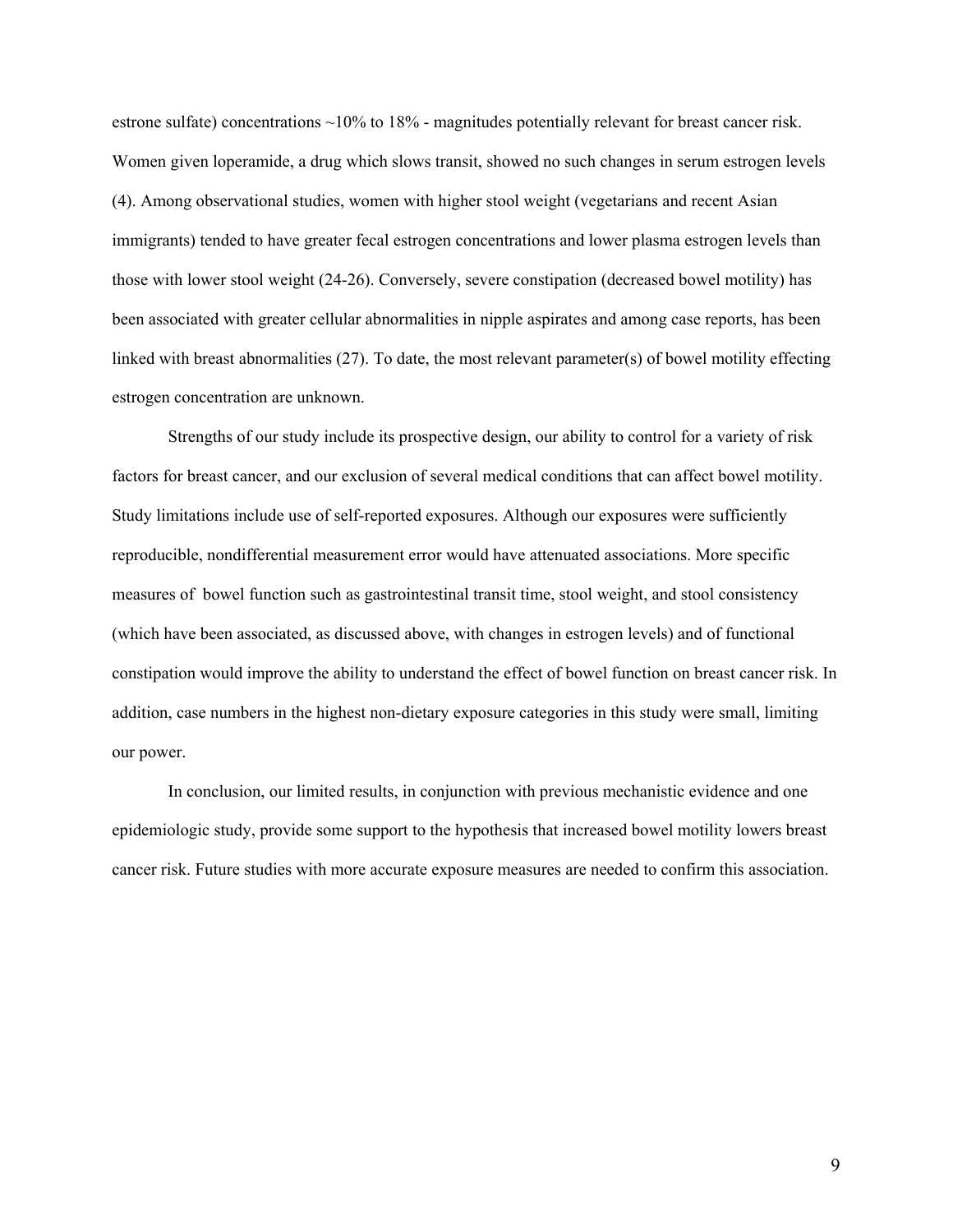Acknowledgements

This research was funded by the National Cancer Institute (grant R01 CA74846 and R25 CA94880 to S.S.M.).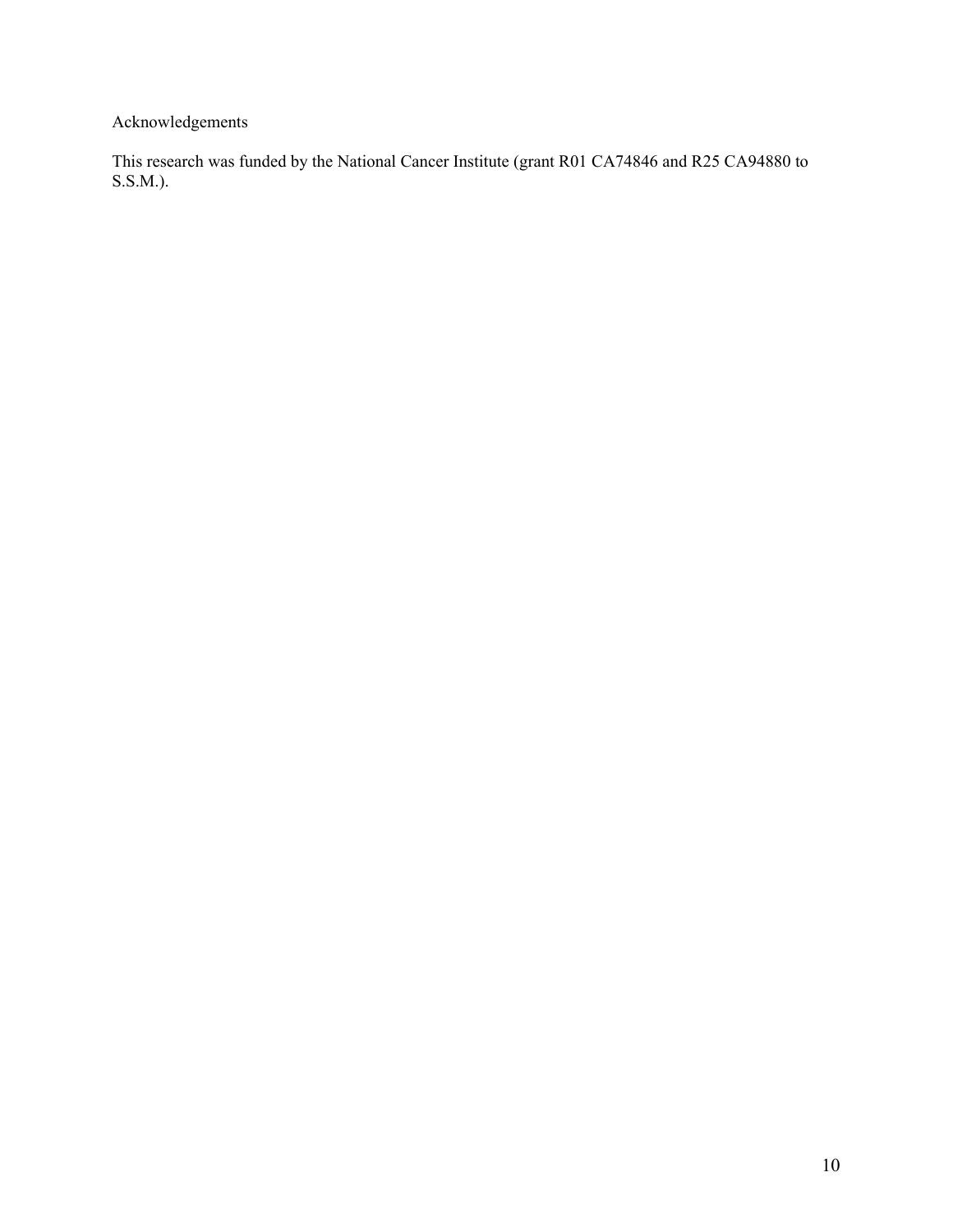1. Kendall, A., Folkerd, E. J., and Dowsett, M. Influences on circulating oestrogens in postmenopausal women: relationship with breast cancer. J Steroid Biochem Mol Biol, *103:* 99- 109, 2007.

2. Raftogianis, R., Creveling, C., Weinshilboum, R., and Weisz, J. Estrogen metabolism by conjugation. J Natl Cancer Inst Monogr*:* 113-24, 2000.

3. Gorbach, S. L. Estrogens, breast cancer, and intestinal flora. Rev Infect Dis, *6 Suppl 1:* S85-90, 1984.

4. Lewis, S. J., Heaton, K. W., Oakey, R. E., and McGarrigle, H. H. Lower serum oestrogen concentrations associated with faster intestinal transit. Br J Cancer, *76:* 395-400, 1997.

5. Lewis, S. J., and Heaton, K. W. The metabolic consequences of slow colonic transit. Am J Gastroenterol, *94:* 2010-6, 1999.

6. Micozzi, M. S., Carter, C. L., Albanes, D., Taylor, P. R., and Licitra, L. M. Bowel function and breast cancer in US women. Am J Public Health, *79:* 73-5, 1989.

7. White, E., Patterson, R. E., Kristal, A. R., Thornquist, M., King, I., Shattuck, A. L., Evans, I., Satia-Abouta, J., Littman, A. J., and Potter, J. D. VITamins And Lifestyle cohort study: study design and characteristics of supplement users. Am J Epidemiol, *159:* 83-93, 2004.

8. Kristal, A. R., Patterson, R. E., Neuhouser, M. L., Thornquist, M., Neumark-Sztainer, D., Rock, C. L., Berlin, M. C., Cheskin, L., and Schreiner, P. J. Olestra Postmarketing Surveillance Study: design and baseline results from the sentinel site. J Am Diet Assoc, *98:* 1290-6, 1998.

9. Kristal, A. R., Feng, Z., Coates, R. J., Oberman, A., and George, V. Associations of race/ethnicity, education, and dietary intervention with the validity and reliability of a food frequency questionnaire: the Women's Health Trial Feasibility Study in Minority Populations. Am J Epidemiol, *146:* 856-69, 1997.

10. Patterson, R. E., Kristal, A. R., Tinker, L. F., Carter, R. A., Bolton, M. P., and Agurs-Collins, T. Measurement characteristics of the Women's Health Initiative food frequency questionnaire. Ann Epidemiol, *9:* 178-87, 1999.

11. Schakel SF, B. I., Gebhardt SE. Procedures for estimating nutrient values for food composition databases. J Food Composition Anal, *10:* 102-114, 1997.

12. Satia-Abouta, J., Patterson, R. E., King, I. B., Stratton, K. L., Shattuck, A. L., Kristal, A. R., Potter, J. D., Thornquist, M. D., and White, E. Reliability and validity of self-report of vitamin and mineral supplement use in the vitamins and lifestyle study. Am J Epidemiol, *157:* 944-54, 2003.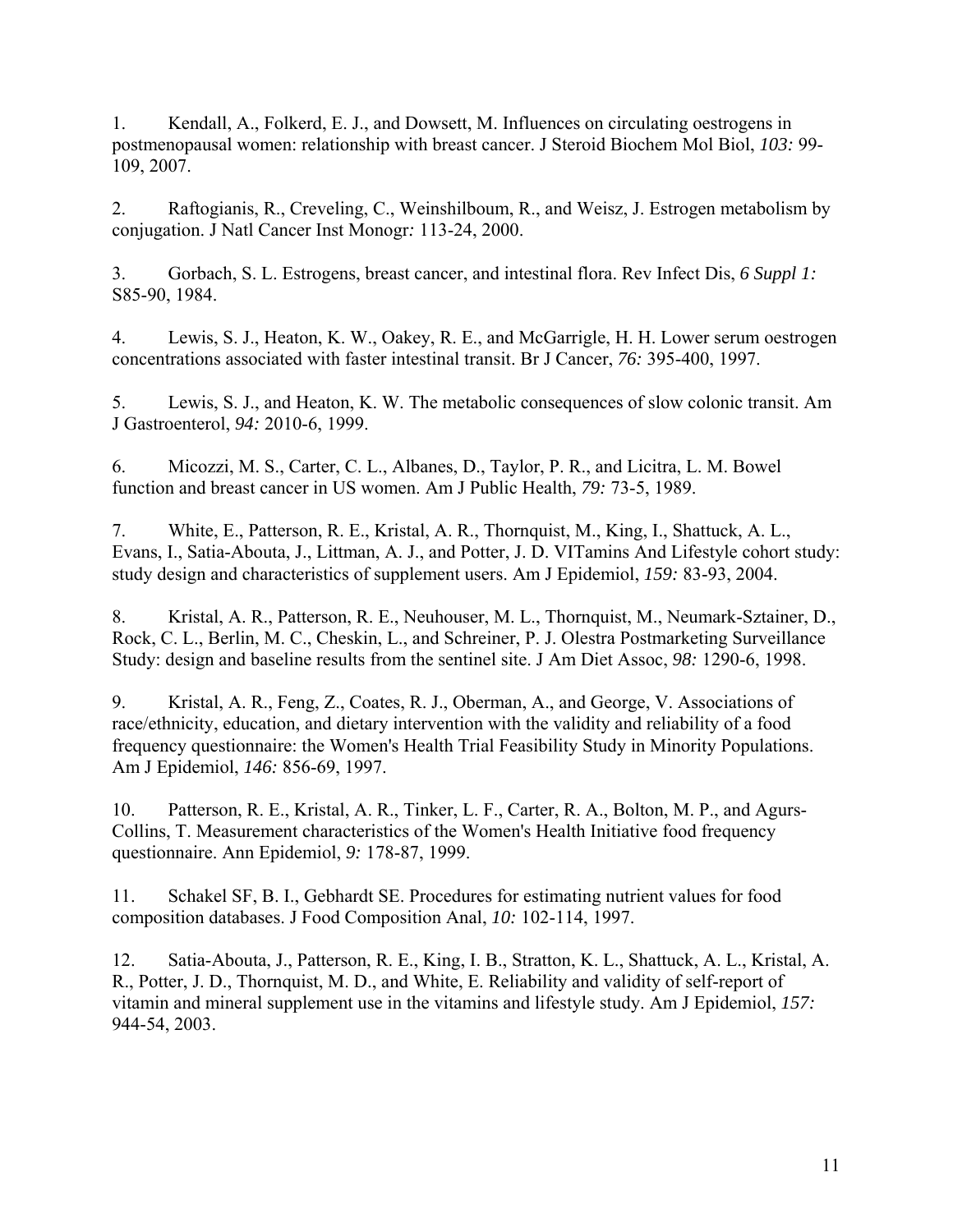13. Slavin, J. L., Sempos, C. T., Brauer, P. M., and Marlett, J. A. Limits of predicting gastrointestinal transit time from other measures of bowel function. Am J Clin Nutr, *34:* 2111-6, 1981.

14. Guimaraes, E. V., Goulart, E. M., and Penna, F. J. Dietary fiber intake, stool frequency and colonic transit time in chronic functional constipation in children. Braz J Med Biol Res, *34:* 1147-53, 2001.

15. Tomita, R., Fujisaki, S., and Tanjoh, K. Relationship between gastrointestinal transit time and daily stool frequency in patients after Ileal J pouch-anal anastomosis for ulcerative colitis. Am J Surg, *187:* 76-82, 2004.

16. Velicer, C. M., Kristal, A., and White, E. Alcohol use and the risk of prostate cancer: results from the VITAL cohort study. Nutr Cancer, *56:* 50-6, 2006.

17. Littman, A. J., White, E., Kristal, A. R., Patterson, R. E., Satia-Abouta, J., and Potter, J. D. Assessment of a one-page questionnaire on long-term recreational physical activity. Epidemiology, *15:* 105-13, 2004.

18. Kristal, A. R., Vizenor, N. C., Patterson, R. E., Neuhouser, M. L., Shattuck, A. L., and McLerran, D. Precision and bias of food frequency-based measures of fruit and vegetable intakes. Cancer Epidemiol Biomarkers Prev, *9:* 939-44, 2000.

19. Krevsky, B. Evaluation and Management of Constipation. *In:* H. Parkman and R. S. Fisher (eds.), The Clinician's Guide to Acid/Peptic Disorders and Motility Disorders of the Gastrointestinal Tract pp. 336 Thorofare, NJ: SLACK Inc., 2006.

20. Stookey, J. D., Belderson, P. E., Russell, J. M., and Barker, M. E. Correspondence re: J. Shannon et al., Relationship of food groups and water intake to colon cancer risk. Cancer Epidemiol., Biomarkers & Prev., 5: 495-502. Cancer Epidemiol Biomarkers Prev, *6:* 657-8, 1997.

21. Holmes, M. D., and Willett, W. C. Does diet affect breast cancer risk? Breast Cancer Res, *6:* 170-8, 2004.

22. Rose, D. P., Goldman, M., Connolly, J. M., and Strong, L. E. High-fiber diet reduces serum estrogen concentrations in premenopausal women. Am J Clin Nutr, *54:* 520-5, 1991.

23. Neale, G. Effects of fibre on the entero-hepatic circulation of oestradiol. In: Fibre in human and animal Nutrition Bulletin. Dietary fibre symposium, New Zealand, 1983. Vol 26. Royal Society of New Zealand

24. Goldin, B. R., Adlercreutz, H., Gorbach, S. L., Warram, J. H., Dwyer, J. T., Swenson, L., and Woods, M. N. Estrogen excretion patterns and plasma levels in vegetarian and omnivorous women. N Engl J Med, *307:* 1542-7, 1982.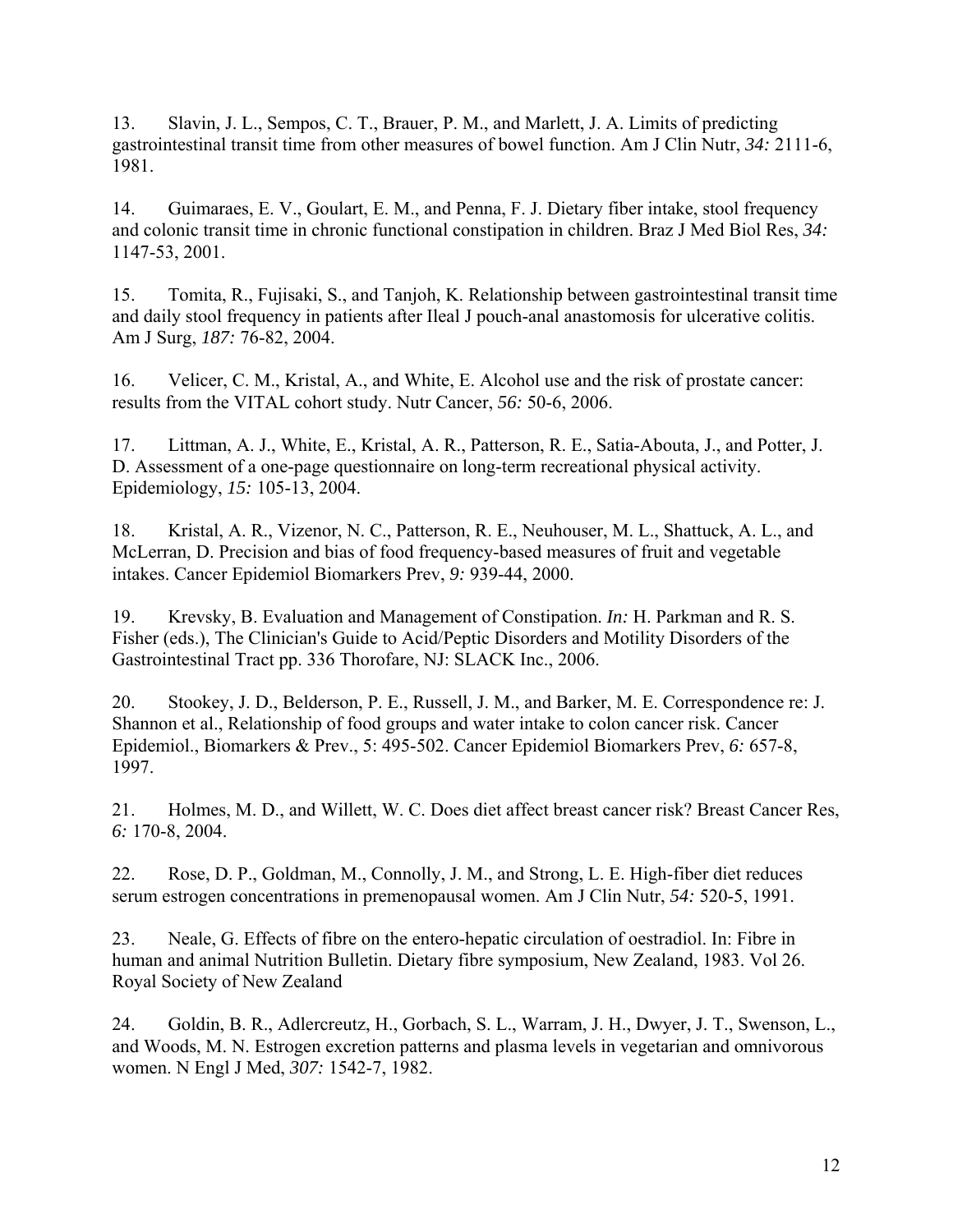25. Goldin, B. R., Adlercreutz, H., Dwyer, J. T., Swenson, L., Warram, J. H., and Gorbach, S. L. Effect of diet on excretion of estrogens in pre- and postmenopausal women. Cancer Res, *41:* 3771-3, 1981.

26. Goldin, B. R., Adlercreutz, H., Gorbach, S. L., Woods, M. N., Dwyer, J. T., Conlon, T., Bohn, E., and Gershoff, S. N. The relationship between estrogen levels and diets of Caucasian American and Oriental immigrant women. Am J Clin Nutr, *44:* 945-53, 1986.

27. Petrakis, N. L., and King, E. B. Cytological abnormalities in nipple aspirates of breast fluid from women with severe constipation. Lancet, *2:* 1203-4, 1981.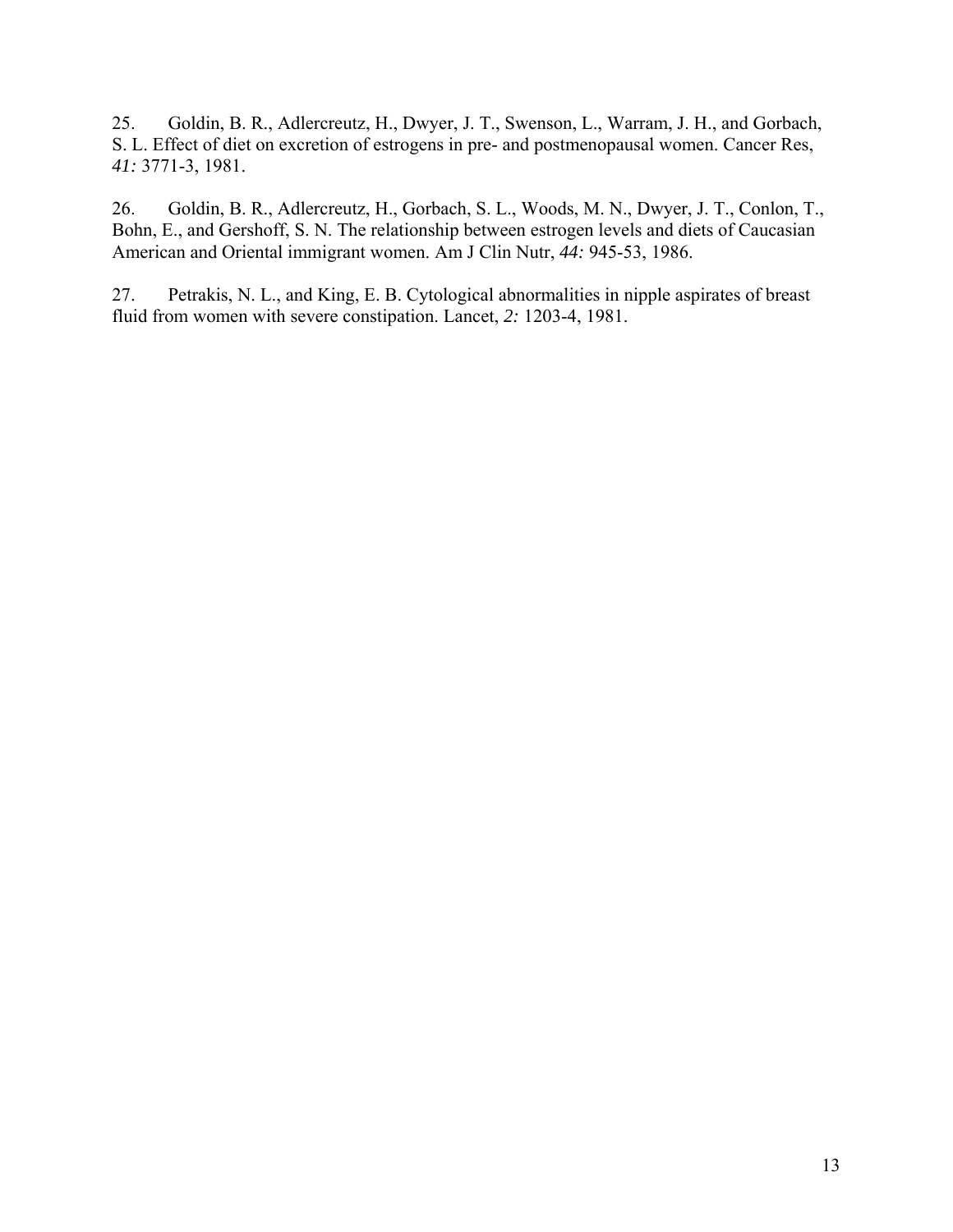## **Table 1. Baseline characteristics\* according to categories of bowel movement frequency among women in VITAL cohort †**

|                                                                        | <b>Bowel Movement Frequency</b> |          |       |       |              |
|------------------------------------------------------------------------|---------------------------------|----------|-------|-------|--------------|
|                                                                        | $\leq 4$ /week                  | 5-6/week | 1/day | 2/day | $\geq$ 3/day |
| Number of participants                                                 | 3594                            | 4857     | 13201 | 5583  | 1260         |
| <b>Demographics</b>                                                    |                                 |          |       |       |              |
| Age (years)                                                            | 60.7                            | 61.3     | 62.2  | 62.0  | 62.4         |
| White $(\% )$                                                          | 90.4                            | 93.0     | 90.8  | 90.8  | 91.2         |
| Family history /breast-related procedures                              |                                 |          |       |       |              |
| Mother or sister with breast cancer $(\% )$                            | 14.7                            | 15.2     | 14.8  | 15.2  | 15.0         |
| Mammography in past 2 years $(\% )$                                    | 91.7                            | 92.8     | 90.7  | 89.8  | 89.9         |
| Breast biopsy (%)                                                      | 18.7                            | 18.6     | 17.5  | 18.2  | 18.1         |
| <b>Reproductive factors</b>                                            |                                 |          |       |       |              |
| Age at menarche $(\frac{9}{6} < 12 \text{ years})$                     | 17.2                            | 17.3     | 17.0  | 18.7  | 21.0         |
| Nulliparous (%)                                                        | 11.6                            | 12.5     | 13.4  | 13.7  | 13.9         |
| Age at first birth $\ddagger$ (years)                                  | 22.9                            | 23.5     | 23.5  | 23.4  | 23.2         |
| Parity $\ddagger$ (number of births)                                   | 2.7                             | 2.7      | 2.6   | 2.7   | 2.7          |
| Age at menopause (years)                                               | 47.2                            | 47.8     | 47.9  | 47.6  | 46.7         |
| Ever use of estrogen plus progestin PMH (%)                            | 33.7                            | 38.0     | 36.6  | 36.3  | 35.6         |
| Lifestyle/ anthropomorphic factors                                     |                                 |          |       |       |              |
| Current BMI $(kg/m2)$                                                  | 26.2                            | 26.1     | 26.5  | 27.8  | 27.8         |
| Height (in)                                                            | 64.8                            | 64.9     | 64.7  | 64.5  | 64.6         |
| Total physical activity (MET-hour/week)                                | 8.4                             | 9.6      | 9.9   | 9.2   | 9.3          |
| Current cigarette smoking (%)                                          | 8.6                             | 6.5      | 8.5   | 7.6   | 8.6          |
| <b>Dietary factors</b>                                                 |                                 |          |       |       |              |
| Total energy intake (kcal/day)                                         | 1398                            | 1445     | 1487  | 1580  | 1626         |
| Alcohol (g/day)                                                        | 4.3                             | 5.5      | 5.5   | 5.7   | 6.0          |
| Dietary fat $(\%$ energy) <sup>#</sup>                                 | 33.3                            | 32.4     | 32.4  | 32.5  | 32.8         |
| Dietary carbohydrate $(\%$ energy) <sup>#</sup>                        | 49.1                            | 49.6     | 49.8  | 49.8  | 49.4         |
| Fruit and vegetable consumption (servings/day)                         | 3.87                            | 4.30     | 4.54  | 4.86  | 4.84         |
| Multivitamin use (any use over 10 years %)                             | 66.1                            | 70.4     | 71.1  | 73.4  | 73.5         |
| Total vitamin C (mg/day) $\frac{8.4}{7}$                               | 315                             | 345      | 366   | 408   | 445          |
| Total magnesium (mg/day) $\frac{8, \#}{4}$                             | 312                             | 330      | 337   | 348   | 357          |
| Total calcium (mg/day) $\frac{8, \#}{4}$                               | 1062                            | 1111     | 1147  | 1177  | 1195         |
| Total iron (mg/day) $\frac{8, \#}{4}$                                  | 18.0                            | 18.7     | 18.8  | 19.3  | 19.8         |
| <b>Study exposures</b>                                                 |                                 |          |       |       |              |
| Constipation, any report over year $(\%)$                              | 58.3                            | 40.7     | 27.7  | 21.2  | 21.3         |
| Chemical laxatives, any report of use over 10 years (%)                | 35.1                            | 21.3     | 13.2  | 9.8   | 9.5          |
| Fiber laxatives, any report of use over 10 years $(\%)$                | 19.4                            | 15.5     | 11.6  | 13.6  | 17.8         |
| Total water intake from foods and beverages (g/day)                    | 2415                            | 2520     | 2577  | 2691  | 2758         |
| Water intake from tap/bottle (8oz servings/day)                        | 3.5                             | 3.7      | 3.8   | 4.1   | 4.2          |
| Total (insoluble and soluble) fiber from diet ( $g/day$ ) <sup>#</sup> | 14.3                            | 15.2     | 15.4  | 15.6  | 15.3         |
| Insoluble fiber from diet $(g/day)^{\#}$                               | 10.5                            | 11.2     | 11.3  | 11.5  | 11.2         |

\* Age adjusted means or percentages of baseline characteristics were calculated by standardizing to the age distribution of the study population.

† 5% or less had missing data for characteristics - exceptions were for age at menopause (9% missing), parity (8% missing),BMI (6% missing), and intakes of diet (~9% missing).

‡ Among parous women only.

l.

§ Intake from dietary plus supplemental sources.

# Energy-adjusted nutrient intakes.